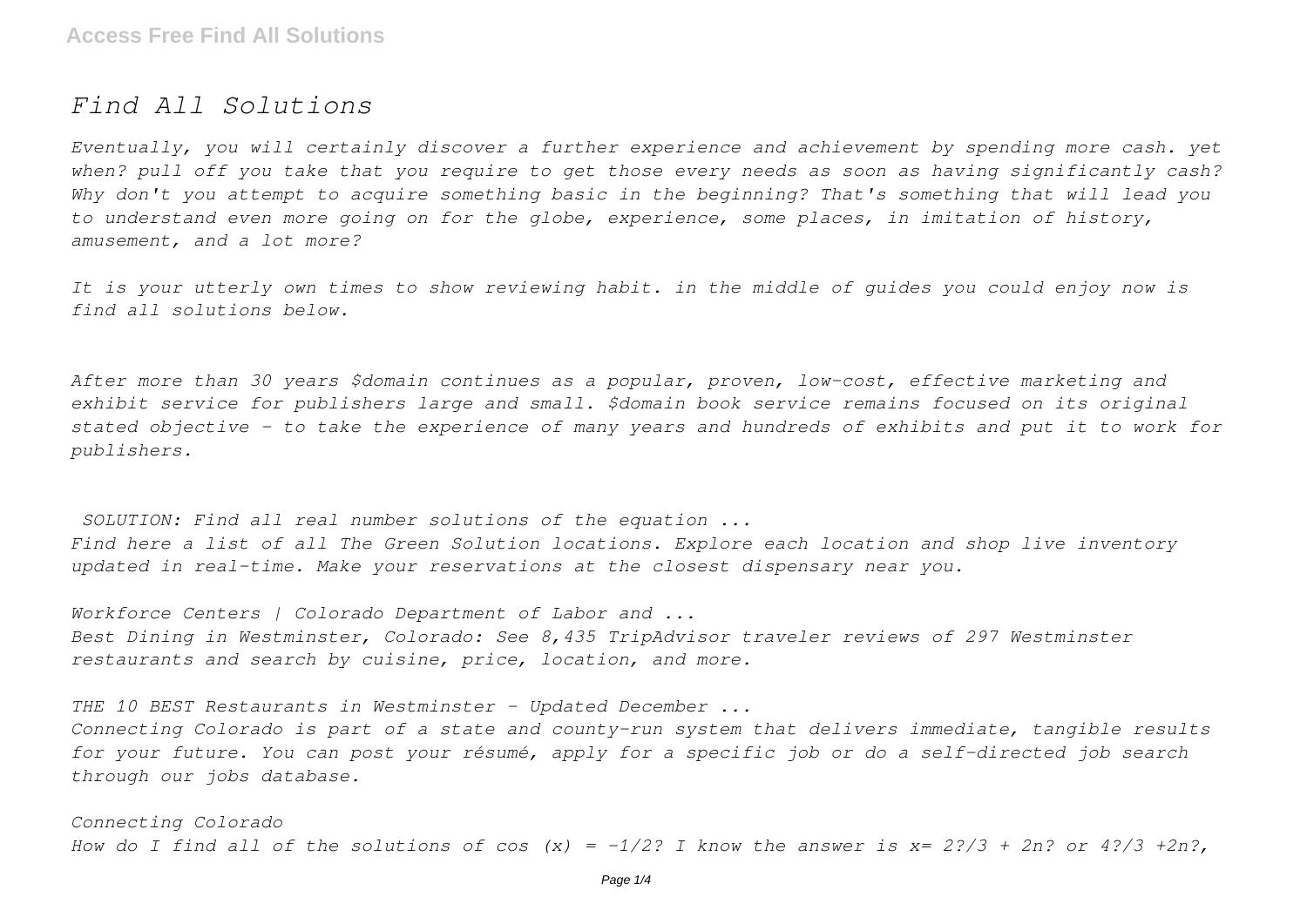*where n is any interger. But, I want to learn how to get that answer, any help is greatly appreciated!*

*find all the solution for the equation*

*The exact value of is. The sine function is negative in the third and fourth quadrants. To find the second solution, subtract the solution from, to find a reference angle. Next, add this reference angle to to find the solution in the third quadrant.*

## *CDE eLicensing System*

*View Colorado Workforce Centers in a full screen map. All Colorado Workforce Centers are closed on government holidays, which may include the following: New Year's Day, Martin Luther King, Jr. Day, President's Day, Memorial Day, Independence Day, Labor Day, Columbus Day, Veterans Day, Thanksgiving and Christmas Day.*

*How to Find All Real Solutions of an Equation | Sciencing*

*Asking you to find the zeroes of a polynomial function, y equals (polynomial), means the same thing as asking you to find the solutions to a polynomial equation, (polynomial) equals (zero). The zeroes of a polynomial are the values of x that make the polynomial equal to zero. Either task may be referred to as "solving the polynomial".*

*Find all solutions? sec4x-2=0? | Yahoo Answers*

*Precalculus. Solve for ? tan(x)=0. ... To find the second solution, add the reference angle from to find the solution in the fourth quadrant. Add and . Find the period. Tap for more steps... The period of the function can be calculated using . Replace with in the formula for period.*

*Green Solution Locations - The Green Solution Near Me ... find all the solution for the equation HelpYourMath. Loading... Unsubscribe from HelpYourMath? ... Solving Trigonometric Equations By Finding All Solutions - Duration: 11:50.*

## *Solve for x tan(x)=1 | Mathway*

*The Green Solution: The First eCannabis Website! Online reservations have never been easier! As Colorado's premier marijuana dispensary, we strive to bring our recreational and medical customers the best quality and selection of THC and CBD cannabis products, be it flowers, prerolls, concentrates, or edibles.*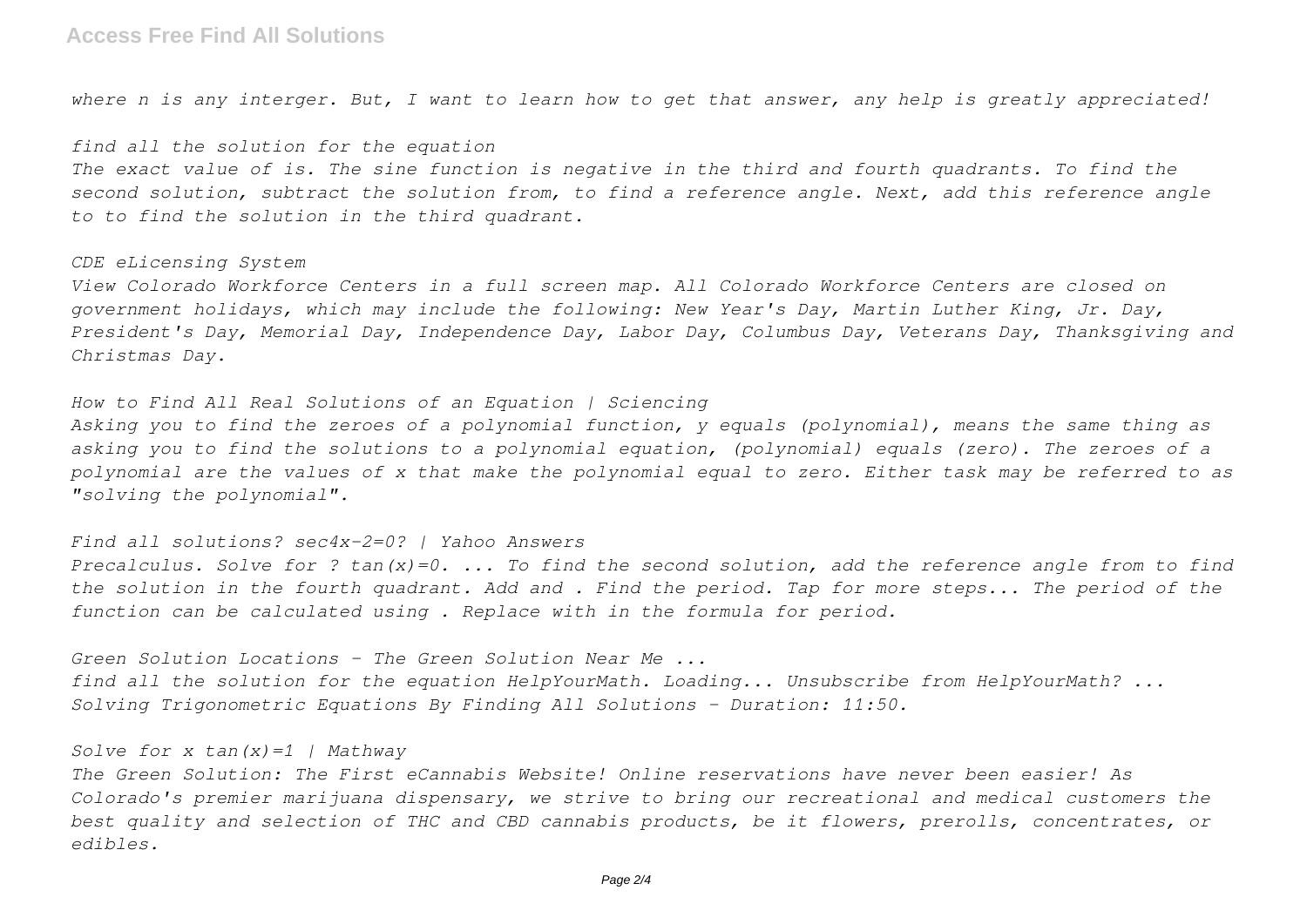*Solve for ? 2sin(x)+1=0 | Mathway Google allows users to search the Web for images, news, products, video, and other content.*

*How do I find all solutions of cos (x) = -1/2? | Yahoo Answers Find all solutions? sec4x-2=0? Answer Save. 3 Answers. Relevance. Kimoshu. 1 decade ago. Favorite Answer. sec(4x) - 2 = 0. sec(4x) = 2. 1/cos(4x) = 2. cos(4x) = ½. 4x = ?/3 + 2?n, 5?/3 + 2?n, for all real numbers n. x = ?/12 + 2?n, 5?/12 + 2?n, for all real numbers n*

*Recreational Marijuana Dispensaries in Colorado - The ... Find us at: 1560 Broadway, Suite 1350, Denver, CO 80202 Send mail to: Colorado Department of Regulatory Agencies Division of Professions and Occupations*

#### *Find All Solutions*

*Frequently, in Algebra class, you will be called to find all "real solutions" of an equation. Such questions essentially are asking you to find all solutions of an equation, and should any imaginary solutions (containing the imaginary number 'i') come up, to discard these solutions.*

#### *Google*

*The two real solutions of this equation are 3 and –3. The two complex solutions are 3i and –3i. To solve for the complex solutions of an equation, you use factoring, the square root property for solving quadratics, and the quadratic formula. Sample questions. Find all the roots, real and complex, of the equation x 3 – 2x 2 + 25x – 50 = 0.*

### *Solving Polynomials: How-to | Purplemath*

*You can put this solution on YOUR website! Find all real number solutions of the equation algebraically: sqrt (2x+1) - sqrt (x+1) = 2 Can someone show me how to solve the problem by first isolating sqrt (2x+1) on the left side of the equation and then squaring each side?*

# *Solving Equations with Complex Solutions - dummies*

*Take the inverse tangent of both sides of the equation to extract from inside the tangent. The exact value of is. The tangent function is positive in the first and third quadrants. To find the second solution, add the reference angle from to find the solution in the fourth quadrant.*